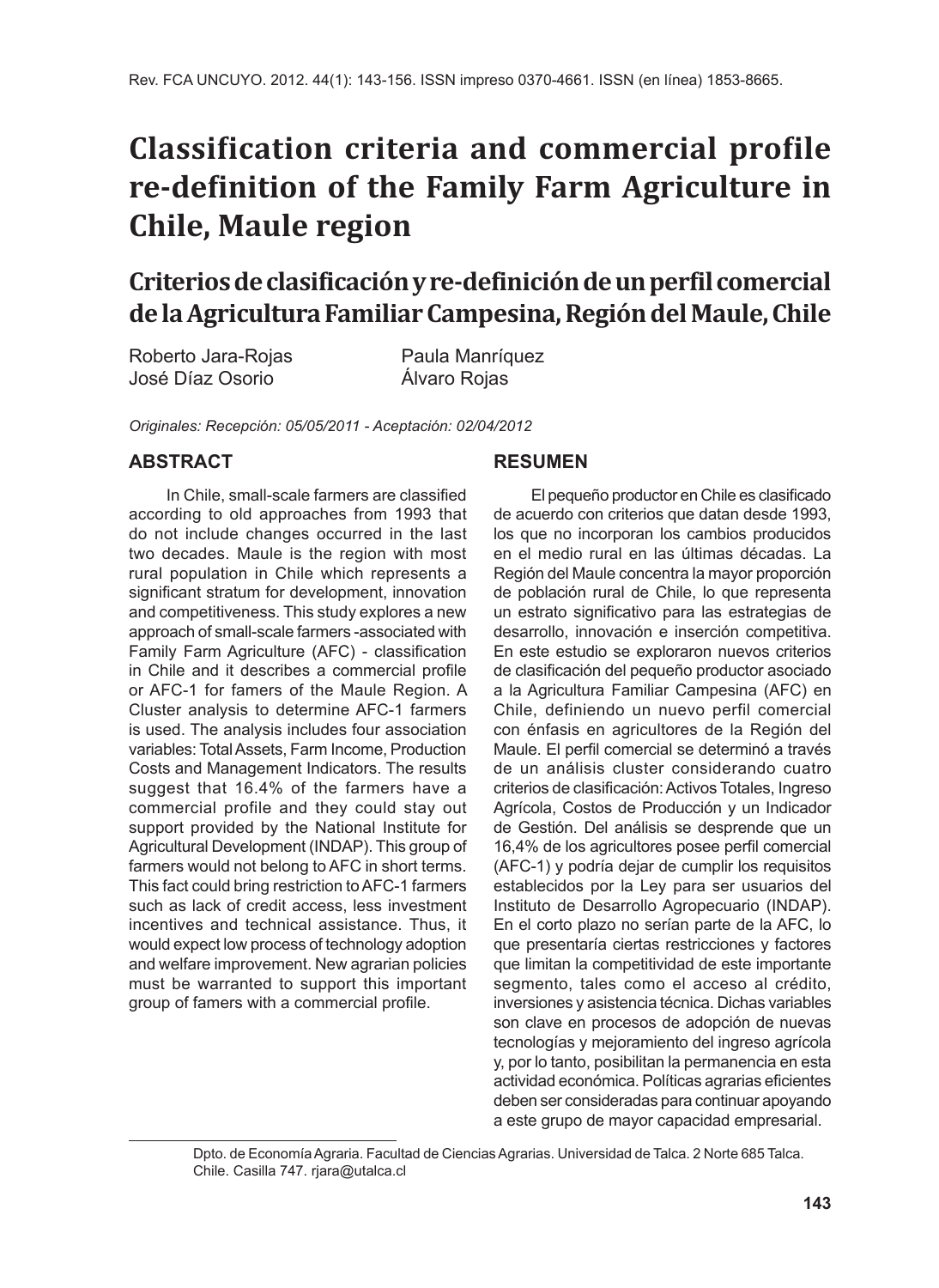#### **Keywords**

Family Farm Agriculture • cluster analysis • commercial profile • Chile

#### **Palabras clave**

Agricultura Familiar Campesina • análisis cluster • perfil empresarial • Chile

## **INTRODUCTION**

Maule Region is the area that concentrates a higher proportion of rural population**<sup>1</sup>** in Chile (35.5%). Along with this, of the 55,000 farms that are estimated in the Census of Agriculture 2007 (13), 93% of them have an area between 0.1 and 15 hectares (ha) equivalent (HRB)**<sup>2</sup>** . The range described above concentrates 55% of regional land resource (3 million ha are equivalents to 245,000 HRB) (13). The Family Farm Agriculture (AFC) of the Maule Region accounts for 16% of the total national, which represent a stratum significant in any agricultural development strategy and competitive positioning, not only in response to the effects on the stratum itself, but also for the overall welfare effects that result from better utilization of available resources.

According to Calus and Van Huylenbroeck (4), a definition of family farming includes the following elements: both business ownership and management control belong to family members or close to it; the business and management control are transferred within the family through successive generations; most labor is provided by the head of the household and his family; an important part of capital has been provided by the farmer and his family, the family gets an important part of their income from agriculture and the family lives in farm.

FAO (8) explains the criteria used to define small-scale agriculture according to the number of HRB: for a mini farm having an area less than 2 HRB, and peasant properties ranging in size from 2 to 12 HRB. In Chile, small-scale agriculture presents heterogeneous levels of integration into local markets and low direct participation in international markets. Furthermore, a study by ODEPA (18) classifies AFC in smallscale business and subsistence farming. The main differences between the groups is the farm size, natural and physical capital of the subsistence farming that cannot achieve a minimum income, defined for that year by approximately US\$ 2,200 annually.

The National Institute for Agricultural Development (INDAP) is the main agency providing support to AFC. INDAP was created in 1962 and its mission is to increase the competitiveness of small-scale agriculture. Actually the extension coverage includes more than 100,000 farmers, this means three times more than in 1990 (12). The INDAP role -as an agent of change and transformation of small-scale agriculture- has a strong

<sup>1</sup> In Chile, the concept of rurality is defined by UNDP (20) as those settlements despite are statistically urban or non-rural according to demographic official definition, are still functional to economic activities that are typically rural: agriculture, fishing, forestry or livestock.

<sup>2</sup> In Chile, a Hectare Basic Equivalent or HRB is the area equal to the potential of producing a physical hectare, irrigated class one (I) for use capacity in Maipo River Valley. To determine the total HRB for each producer, you must multiply the total physical by the different conversion factors that apply, as a "Table of Equivalent Hectares Irrigation Physics Basic".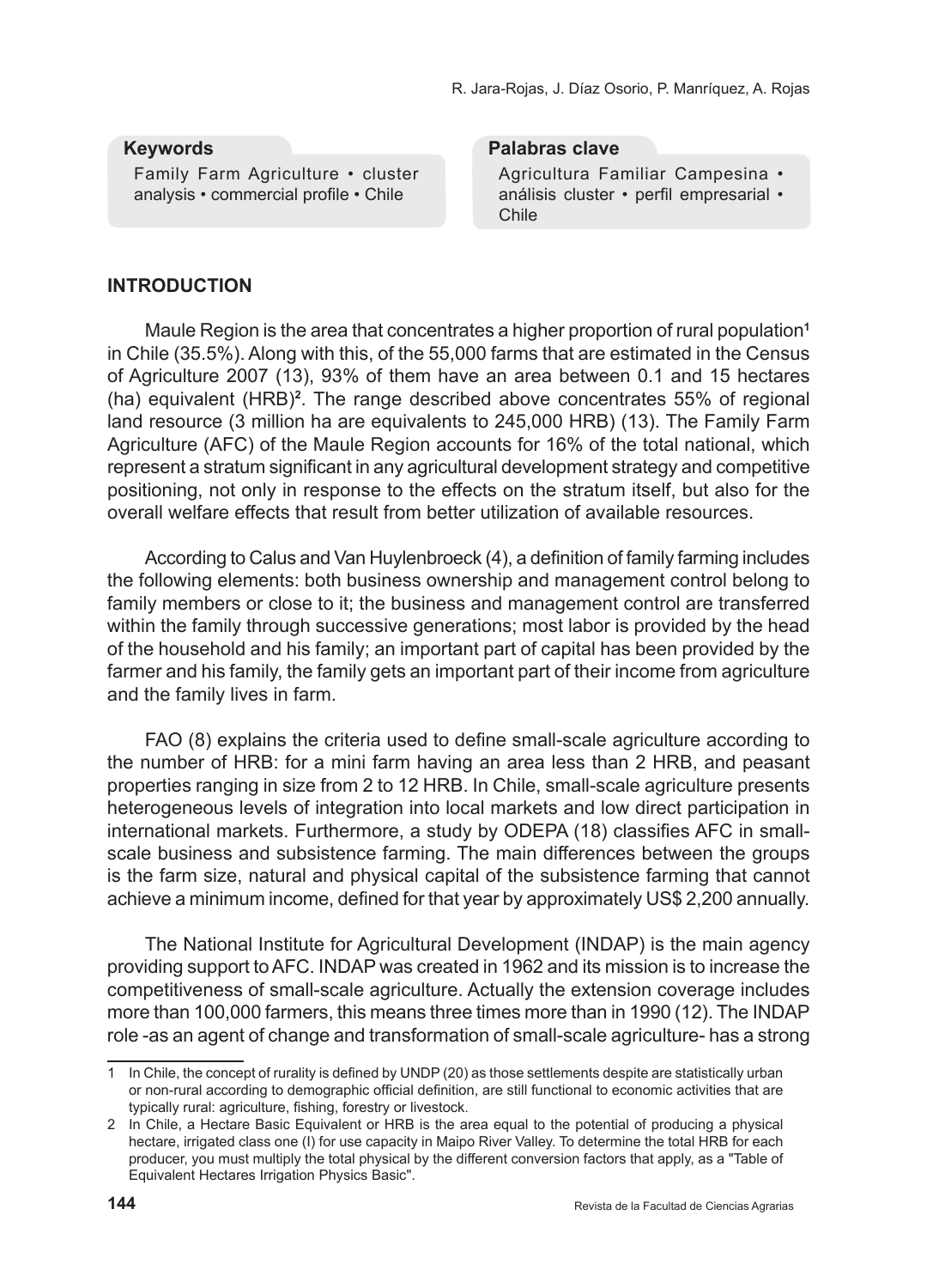reputation not only among farmers but also in the community of professionals involved in the agricultural sector. The legal framework of the Law of INDAP corresponds to an interpretation of the phenomenon of family farming in post - land reform. Despite the amendments made thereafter, prevails is the existence of a traditional family farmer oriented to domestic markets, limited in his income and with a limited production scale to the current demands of specialization.

Moreover, INDAP has a hierarchical organizational model, with limited space for effective management and regional innovation. It is not legally guaranteed the participation of users in the strategic direction of the institution, or in supervising the operation of programs. The effort of the institution to promote the development of family farmers is strongly limited by the legal profile of the user or beneficiary of INDAP. Specifically it is quite difficult that INDAP maintain the support to those farmers who have achieved positive results resulting from the application of different instruments and without INDAP assist they could not have autonomy to continue its development.

This aforementioned leads to establish well-defined user profiles, which require different development instruments that have not been clearly established yet, being farmers that already established effective links with the various channels food nationally and internationally (5). According to Diaz (6) the AFC can be classified in different categories. Among these stands out the AFC-1 stratum, whose main characteristics are related to those producers who come from the land reform process or land settlement. This group of farmers has been successful in managing their businesses capitalizing the farm (machinery, productive infrastructure, new technologies), and they have been acquiring new land over time, expanding their properties. Thus, the phenomenon known as "graduation" of the system implies that AFC-1 farmers have exceeds the typical user of INDAP. They are generally entrepreneurs and innovative farmers, with high-capacity of management and strongly oriented to domestic or international markets.

INDAP beneficiary profile is described in the Organic Law of 1993 (11), and that not fully incorporates the changes that have occurred in the most emerging families farming in recent decades, due to the typical changes of a developing society, and the implementation of public policies in the agricultural sector. The definition of "small-scale farmer" is based on a combination of four variables applicable to the family production unit and / or its owner: a) work directly the land, whatever their tenure, b) operate an area no greater than 12 HRB, c) hold assets in an amount not exceeding the 3,500 UF**<sup>3</sup>** and d) the family income come primarily from the farm.

Given the "un-upgrade" definition of small farmers, associated with the AFC, it is necessary the application of new concepts, definitions and experiences, based not only on the international condition, but also in the situation of the country that allow the use of the potential economic, technological and productive that AFC farmers have.

<sup>3</sup> The Unidad de Fomento (UF) is a measure based on the indexed change in the Consumer Price Index. Its value at April 18, 2011 is \$ 45.8. (1US \$ = \$ 472.5 Chilean Pesos).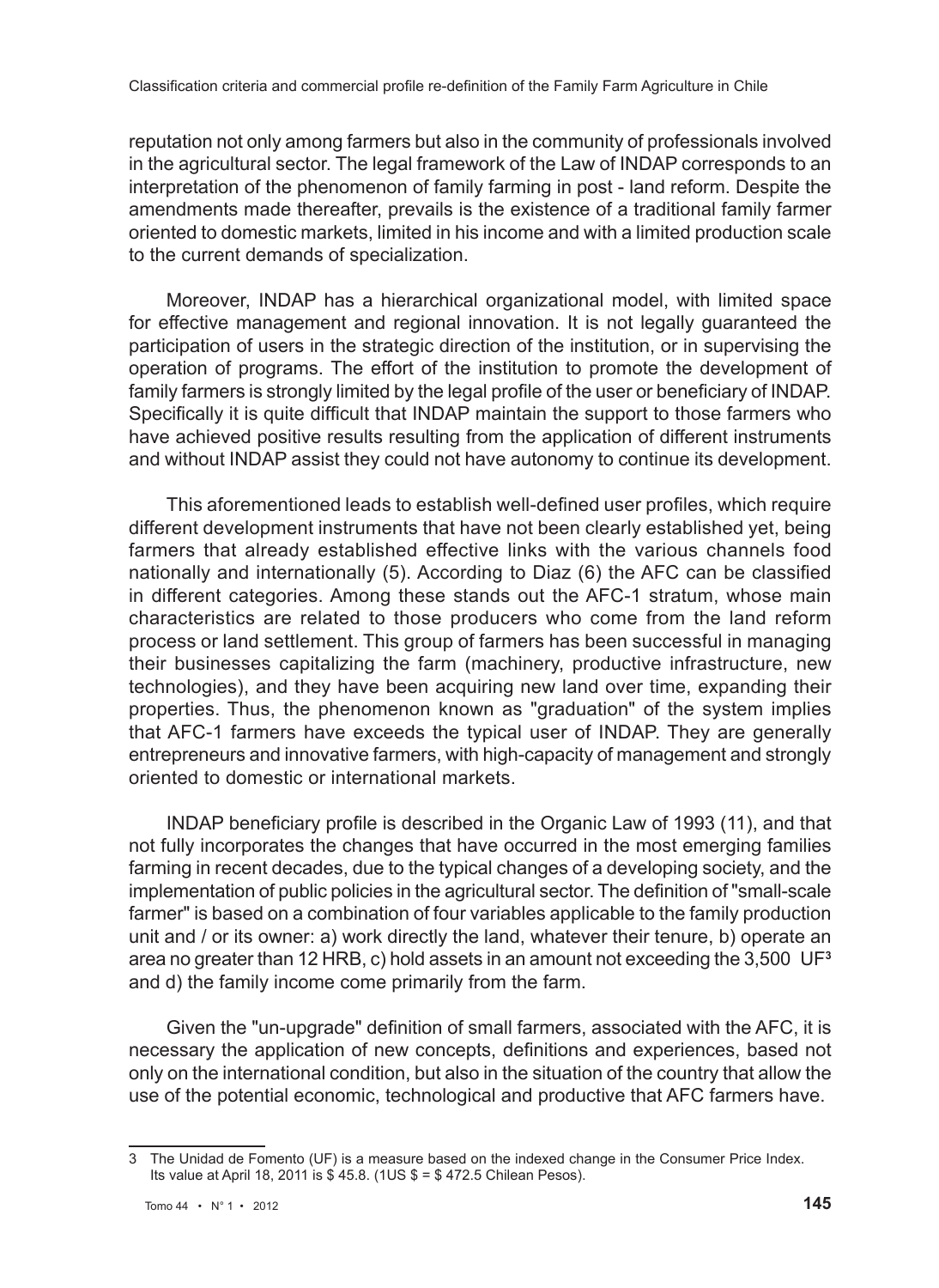Thus, it is necessary to investigate other variables that could represent a more applicable characterization of the AFC. An important issue is to design new instruments**<sup>4</sup>** of policy that reflex the current status of the small-scale farmers with commercial-oriented profile.

The aim of this research is to explore new approaches to classification of the AFC in Chile, defining a commercial profile (AFC-1), focusing on the case of small-scale farmers in Maule region. The rest of the article is organized as follows: Materials and Methods section that mentions the study area and give details of the methodology used. Next, we present the main results and discussion. Finally, we discuss conclusions and policy implications derived from the results obtained.

# **MATERIALS AND METHODS**

#### **Study area and data**

The target group using in this research are farmers from the AFC of the Maule Region (figure).



**Figure.** Map of the Maule Region and INDAP Areas. **Figura.** Mapa de la Región del Maule y áreas de INDAP.

<sup>4</sup> The mission of INDAP is to generate skills and support to actions promoting sustainable development of AFC in Chile. Under this context INDAP has seven service lines (Irrigation, Soils, Land Development, Extension, Investment, Agricultural Items and Credit). Every service has development tools that benefit small-scale farmers defined by INDAP in its Law.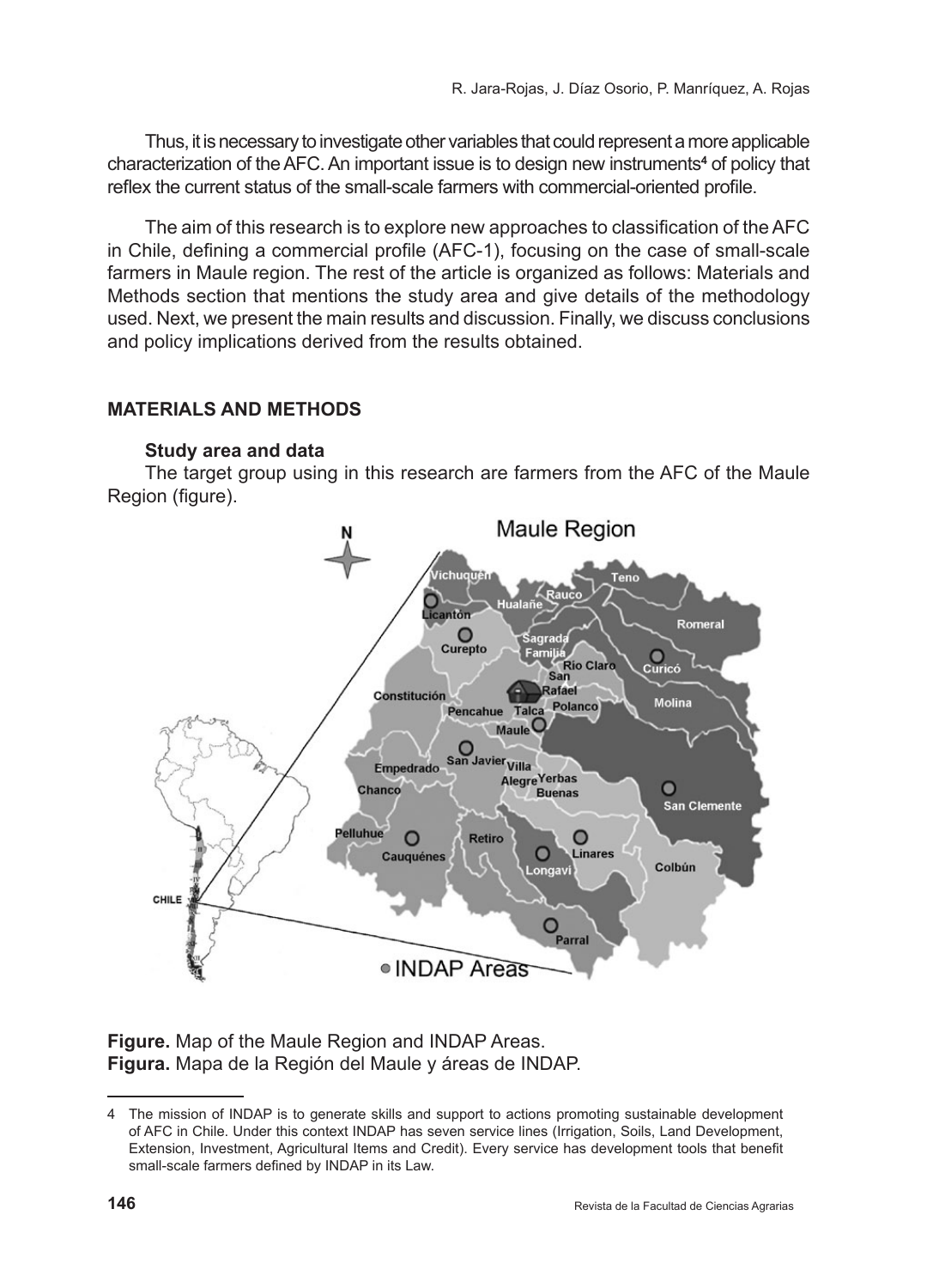According to information provided by INDAP, during the agricultural season 2007/08, 3913 surveys were made in production units in the region, which is considered as the universe in this study (U). All production units are covered by the program of Technical Assistance Service (SAT). INDAP performed a questionnaire called "Diagnostic Business Unit Farm SAT"**<sup>5</sup>** . The main items included were sheep/cattle, beekeeping, vegetables, cereals (mainly rice and corn) and berries.

The survey has two sections. Section 1 shows the general background of the SAT user small-scale farmer, household composition; general background of the farm; farm income and availability of labor; factors of production, financing and agricultural emergencies. Section 2 includes a description of the business and target market, margin of business unit (Total revenue for the 2007-2008 season by type of product, total production costs, gross margin) and critical points that affect competitiveness (*e. g.* productivity, quality, management and partnership, use of INDAP support instruments, among others).

#### **Methodology**

The surveys were completed during the agricultural season 2007/08. A sample of the universe was computed according to the following equation (10):

$$
n' = Z_{\alpha/2}^2 \frac{p(1-p)}{d^2} \tag{1}
$$

 where Z is the normal distribution and its value is calculated assuming 95% of error ( $\alpha = 0.05$ ), p is the maximum probability of success (0.5) and d is the precision, maximum permissible error in terms of proportion (0.05). According to equation [1] the sample size is 385 surveys. This result was corrected using equation [2]; thus, the sample size (n) is given by:

$$
n = \frac{n}{1 + \frac{n}{U}} \tag{2}
$$

where U is the universe (3,913 SAT Surveys), therefore, the final sample size are 350 surveys. In order to avoid possible errors associated with the survey field interviews and subsequent typing, a slightly higher sample size of 359 surveys was considered. In addition, the sample size was set proportionally to the areas of INDAP and their crops through the proportional allocation method. This stratified sampling is the prior division of the population into groups or classes that are assumed as homogeneous (17, 24). Escobar and Berdegué (7) added that stratification is a technique that involves subdividing a heterogeneous population into more homogeneous strata. Table 1 shows the stratification of the final sample.

<sup>5</sup> The Technical Assistance Service (SAT) is a service of INDAP that provide technical support to farmers and help them to improve their production systems over time, through best management practices and management of all production factors involved. The program targets farmers INDAP defined "operationally" as Farmers with Commercial Profile.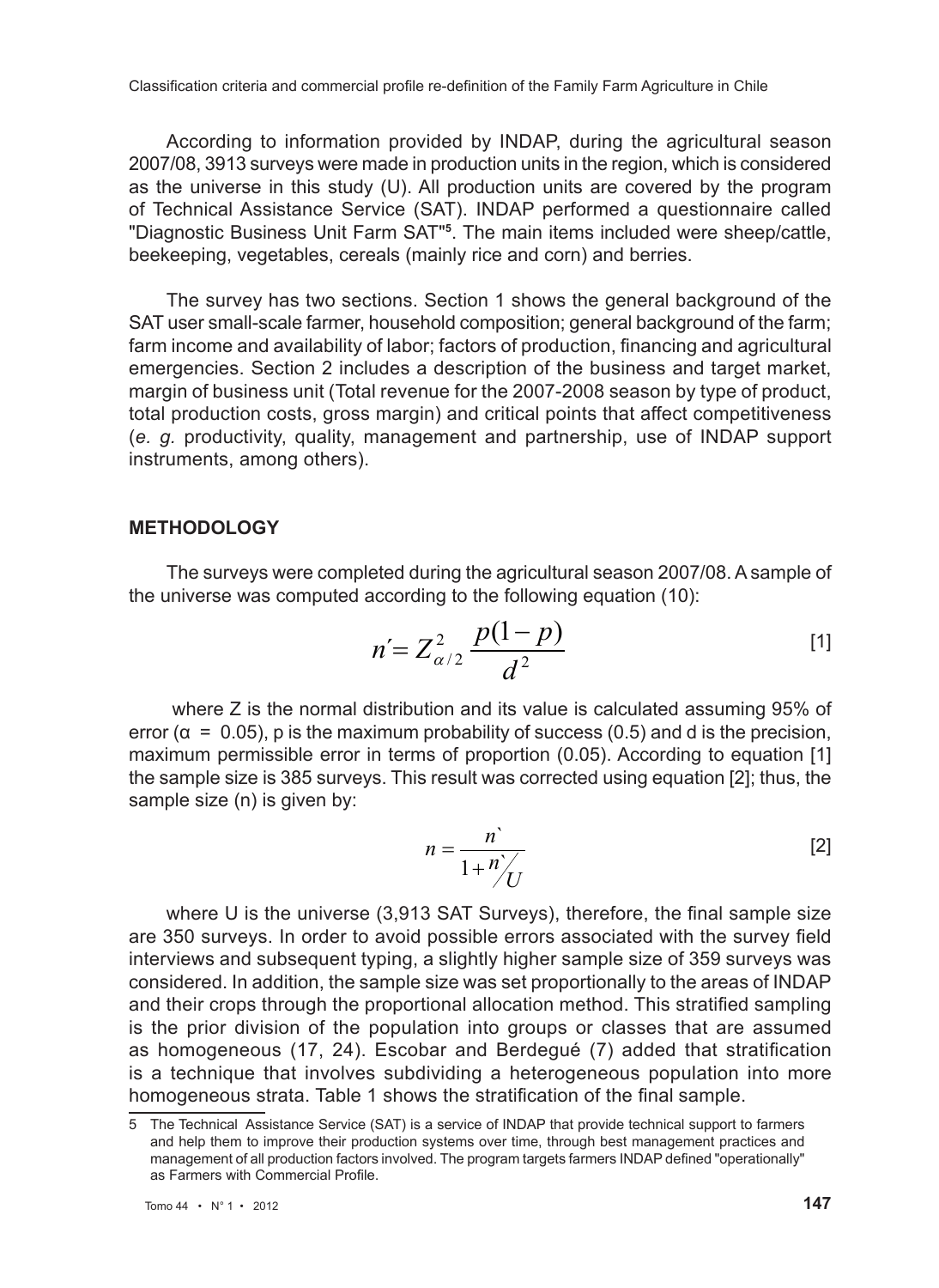We used homogeneous groups or clusters in order to analyze those farmers with commercial profile. The following variables of association were considered: a. Total Assets: Assets that farmer declares in UF (one of the criteria used at present). b. Agricultural income: the value of Agricultural Production in US\$ in 2007/08 season (1US \$ is equal to \$ 472.5 Chilean). c. Production Costs: Value of inputs, hired labor and valued family labor, machinery and other costs in US\$ directly associated with production.

|  |  | Table 1. Sample Stratification by INDAP area and crops item. |  |  |  |  |  |  |
|--|--|--------------------------------------------------------------|--|--|--|--|--|--|
|--|--|--------------------------------------------------------------|--|--|--|--|--|--|

| <b>INDAP</b> area | <b>Item</b>                       | <b>Universe</b> | <b>Sample</b> |
|-------------------|-----------------------------------|-----------------|---------------|
| Cauguenes         | Group 1: Strawberries / Berries   | 199             | 18            |
|                   | Group 2: Ovines                   | 62              | 6             |
| Curepto           | Group 1: Beekeeping               | 45              | 2             |
|                   | Group 2: Ovine / Bovine           | 83              | 8             |
|                   | Group 3: Vegetables / Flowers     | 42              | 4             |
| Curicó            | Group 1: Berries                  | 141             | 13            |
|                   | Group 2: Bovines                  | 52              | 5             |
|                   | Group 3: Vegetables (annual)      | 38              | 4             |
|                   | Group 4: Vineyards                | 50              | 5             |
|                   | Group 5: Fruits, Berries          | 39              | 4             |
| Licantén          | Group 1: Beekeeping               | 42              | 2             |
|                   | Group 2: Bovine / Ovine           | 32              | 2             |
| Linares           | Group 1: Beekeeping               | 45              | 4             |
|                   | Group 2: Berries                  | 248             | 22            |
|                   | Group 3: Bovines                  | 79              | 7             |
| Longaví           | Group 1: Beekeeping               | 40              | 3             |
|                   | Group 2: Rice                     | 40              | 4             |
|                   | Group 3: Berries                  | 96              | 9             |
|                   | Group 4: Bovine / Ovine           | 41              | 4             |
| Parral            | Group 1: Beekeeping               | 40              | 3             |
|                   | Group 2: Rice                     | 319             | 26            |
|                   | Group 3: Berries                  | 611             | 58            |
|                   | Group 4: Bovines                  | 90              | 11            |
| San Clemente      | Group 1: Beekeeping               | 70              | 6             |
|                   | Group 2: Berries                  | 243             | 23            |
|                   | Group 3: Bovines                  | 95              | 9             |
|                   | Group 4: Vegetables               | 236             | 23            |
|                   | Group 5: Vegetables/Flowers       | 36              | 3             |
| San Javier        | Group 1: Berries                  | 40              | 4             |
|                   | Group 2: Bovine /Ovine            | 40              | 4             |
|                   | Group 3: Vegetables               | 60              | 6             |
| Talca             | Group 1: Berries /Apples          | 56              | 5             |
|                   | Group 2: Bovines                  | 67              | 6             |
|                   | Group 3: Vegetables (green house) | 168             | 16            |
|                   | Group 4: Vegetables               | 328             | 30            |
| <b>Total</b>      |                                   | 3913            | 359           |

**Tabla 1.** Estratificación de la muestra por área INDAP y Rubro.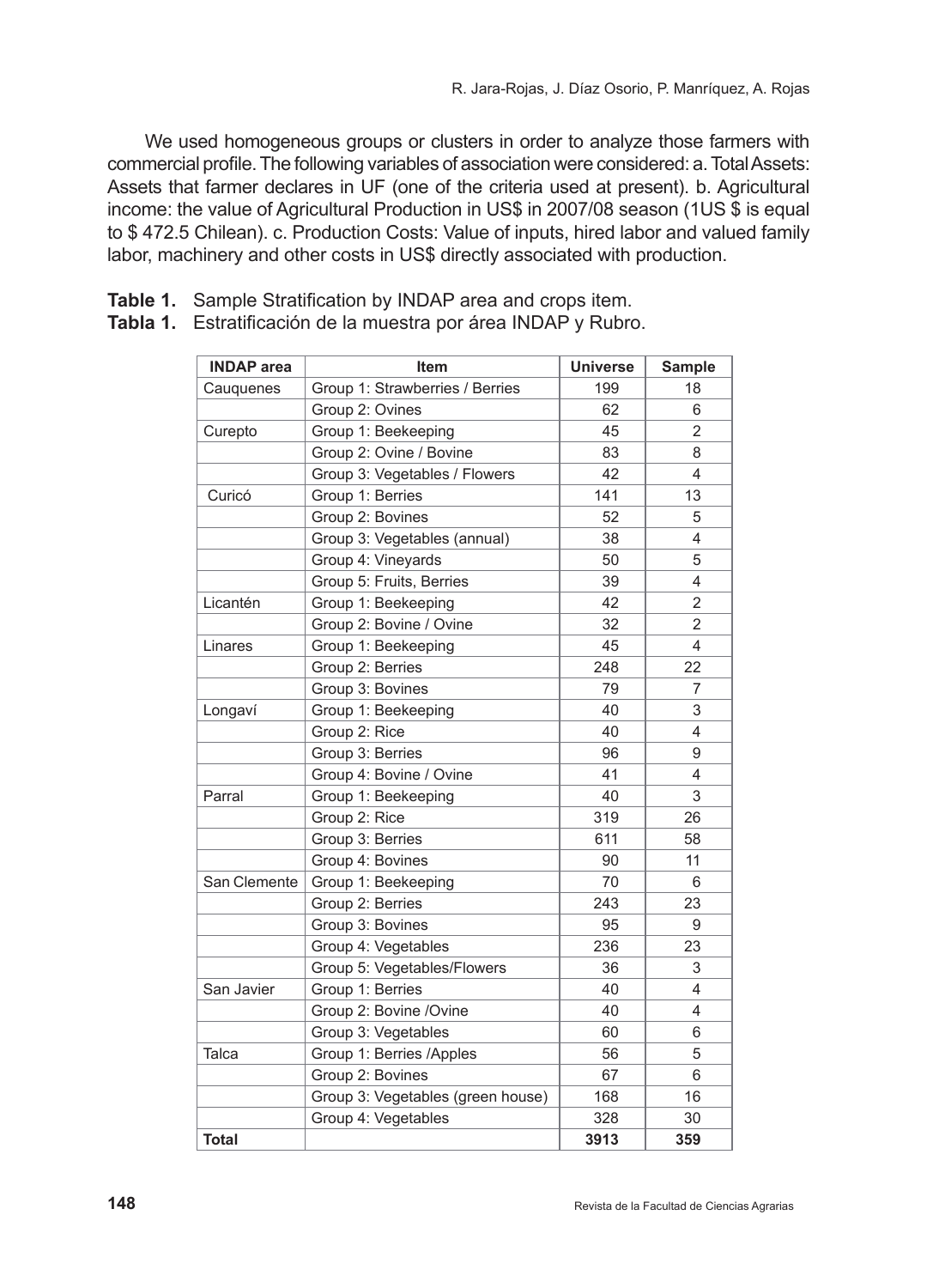The grouping variables described above were classified by hierarchical clustering (dendrogram) and then homogeneous groups were performed using the K-means algorithm (9, 25).

In adittion, we used "Management Indicators", which corresponds to a single group of producers as if you have start-up (Legal registry in the national revenue service SII), if they keep records of income and expenditure and if they keep records of production. Each indicator is equivalent to a point.

#### **RESULTS**

#### **Farmers general characteristics**

Globally, the predominant production system is the cultivation of berries (blueberries, blackberries and raspberries) explaining 44% of total farms. 21% of the area is cultivated by vegetables and 17% by livestock; annual crops represent 10% of the production systems of the sample. Beekeeping and vineyards represents 7% and 1% of the sample respectively.

The Maule region has 10 INDAP defined areas (figure, page 144). Cauquenes area represents 6.7% of the universe and the most important sectors are strawberries and ovine. The area of Curepto represents 4.3% of the universe and the main productive systems is beekeeping, ovine, cattle, vegetables and berries. The area of Curicó explains 8.2% of the total and its main items include berries, beekeeping, annual vegetables, vineyards and cattle. The Licantén area represents only 1% of the sample and the items considered are beekeeping and ovine. 9.5% of total SAT surveys are in the area of Linares, in this area the items include beekeeping, rice, berries and livestock. The area of Longaví explains 5.5% of the universe and the main items are similar to the area of Linares. Parral area represents 27.1% of total farmers being the major area in the study; the main items are berries, rice, beekeeping and cattle.

San Clemente is the second largest area of SAT diagnostic representation of the study, this area accounts for 17.4% of the total and the main items involved are beekeeping, berries, bovine, vegetables and flowers. Finally, San Javier and Talca represents 3.6% and 15.8% of the total, respectively.

#### **Human capital characteristics**

One of the variables related to human capital is education; 3.8% of the farmers have not education, 40% of farmers have incomplete elementary education, 8.4% had completed high school and only 3.5% have technical or higher education studies. The average age of farmers is 51 years, with rates ranging from 26 to 77 years.

Similar results for human capital variables are shown in Jara-Rojas *et al.* (14) using a sample of small-scale farmers in Maule region. 80.4% of the head of household are male and 19.6% are women. The average number of people living in the home of the farmers in the sample is 3.7, with a maximum of seven members.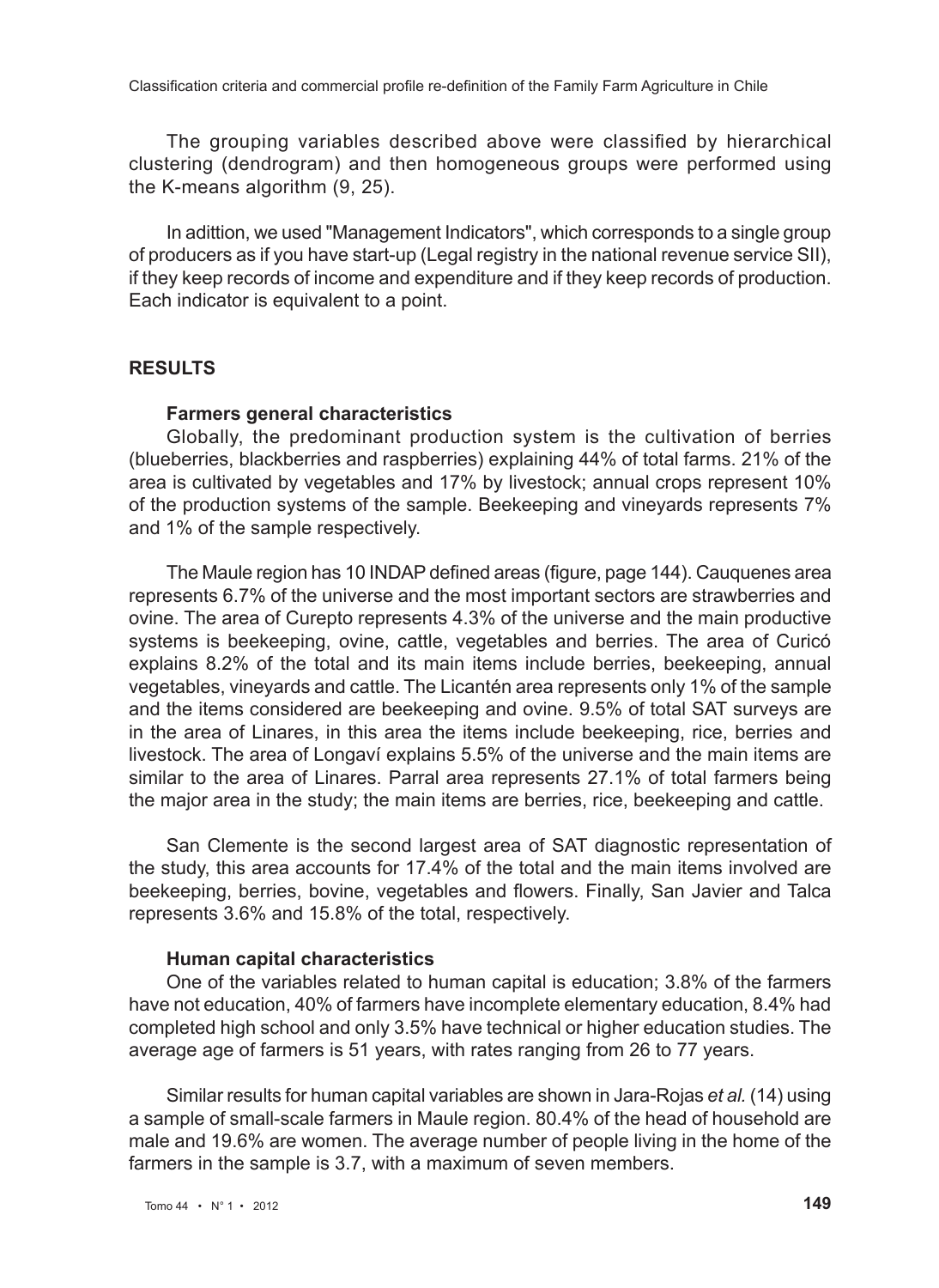Regarding to farm income, on average, farmers receive \$ 13,970 USD per year. A small group of farmers do not declare incomes and the maximum farm income is U.S.\$103,500 (see Table 2). On average farm incomes are higher in vegetables (U.S. \$22,224), followed by annual crops (U.S. \$21,081); the vineyards with U.S.\$ 13,250 and berries with U.S.\$ 12,233. The livestock production and beekeeping properties are the ones with lower farm income.

**Table 2.** Socioeconomics and productive statistics of the sample.

| <b>Variables</b>           | Unit       | <b>Mean</b> | <b>Standar Deviation</b> | Min.                         | Max.                     |
|----------------------------|------------|-------------|--------------------------|------------------------------|--------------------------|
| Age                        | years      | 51          | 14                       | 26                           | 77                       |
| <b>Education level</b>     | percentage |             |                          |                              |                          |
| No studies                 |            | 3.8%        |                          | $\overline{a}$               |                          |
| Elementary Incomplete      |            | 39.8%       |                          |                              |                          |
| <b>Elementary Complete</b> |            | 27.2%       | $\qquad \qquad -$        | -                            | $\overline{\phantom{a}}$ |
| High school Incomplete     |            | 8.4%        | $\overline{\phantom{0}}$ | $\overline{\phantom{0}}$     | $\overline{a}$           |
| High school Complete       |            | 17.2%       |                          | $\overline{\phantom{0}}$     |                          |
| <b>Higher Education</b>    |            | 3.5%        |                          |                              |                          |
| Gender                     | percentage |             |                          |                              |                          |
| Male                       |            | 80.4%       | $\qquad \qquad -$        | $\qquad \qquad \blacksquare$ | $\overline{\phantom{a}}$ |
| Female                     |            | 19.6%       | $\overline{\phantom{0}}$ | $\qquad \qquad -$            | $\overline{\phantom{0}}$ |
| Family size                | members    | 3.7         | 1.3                      | 1                            | 7                        |
| Farm Income                | US\$*      | 13.970      | 15.027                   | $\Omega$                     | 103.500                  |
| Farm Size                  | Ha         | 10.1        | 26.2                     | 0.1                          | 400                      |
| Start-up                   | percentage | 73%         |                          |                              | $\overline{\phantom{a}}$ |
| <b>Assets</b>              | UF*        | 1.118       | 1.649                    | 4.6                          | 14.111                   |
| <b>Access to Credit</b>    | percentage | 41%         |                          |                              |                          |
| Incentives                 | percentage |             |                          |                              |                          |
| <b>SIRSD</b>               |            | 21%         |                          | -                            |                          |
| PDI                        |            | 16%         | $\qquad \qquad -$        | -                            | $\overline{\phantom{a}}$ |
| Irrigation programs        |            | $1\%$       |                          | $\overline{\phantom{0}}$     |                          |
| Other programs             |            | 17%         |                          |                              |                          |

**Tabla 2.** Estadísticas socioeconómicas y productivas de la muestra.

\* (1US\$ = \$ 472.5 Chilean) 1 UF = US\$ 45.8.

\* (1US\$ = \$ 472,5 Pesos Chilenos) 1 UF = US\$ 45,8.

#### **Description of the assets**

The mean of the assets reported is UF 1,118, ranging from a minimum of 4.6 UF and a maximum of UF 14,111 (table 2). The assets considered in the survey were: machinery and equipment, vehicles, irrigation water, irrigated land area, dryland area, animals, plantations, construction, hives and others. Farmers whose main crops are the vineyards have higher assets (UF 2,742).

In contrast, beekeeping and vegetable farmers are those with the least amount of assets (554 UF). An important aspect is that 6.6% of the sample declared assets worth more than 3,500 UF and do not complete one of the requirements to be INDAP beneficiaries.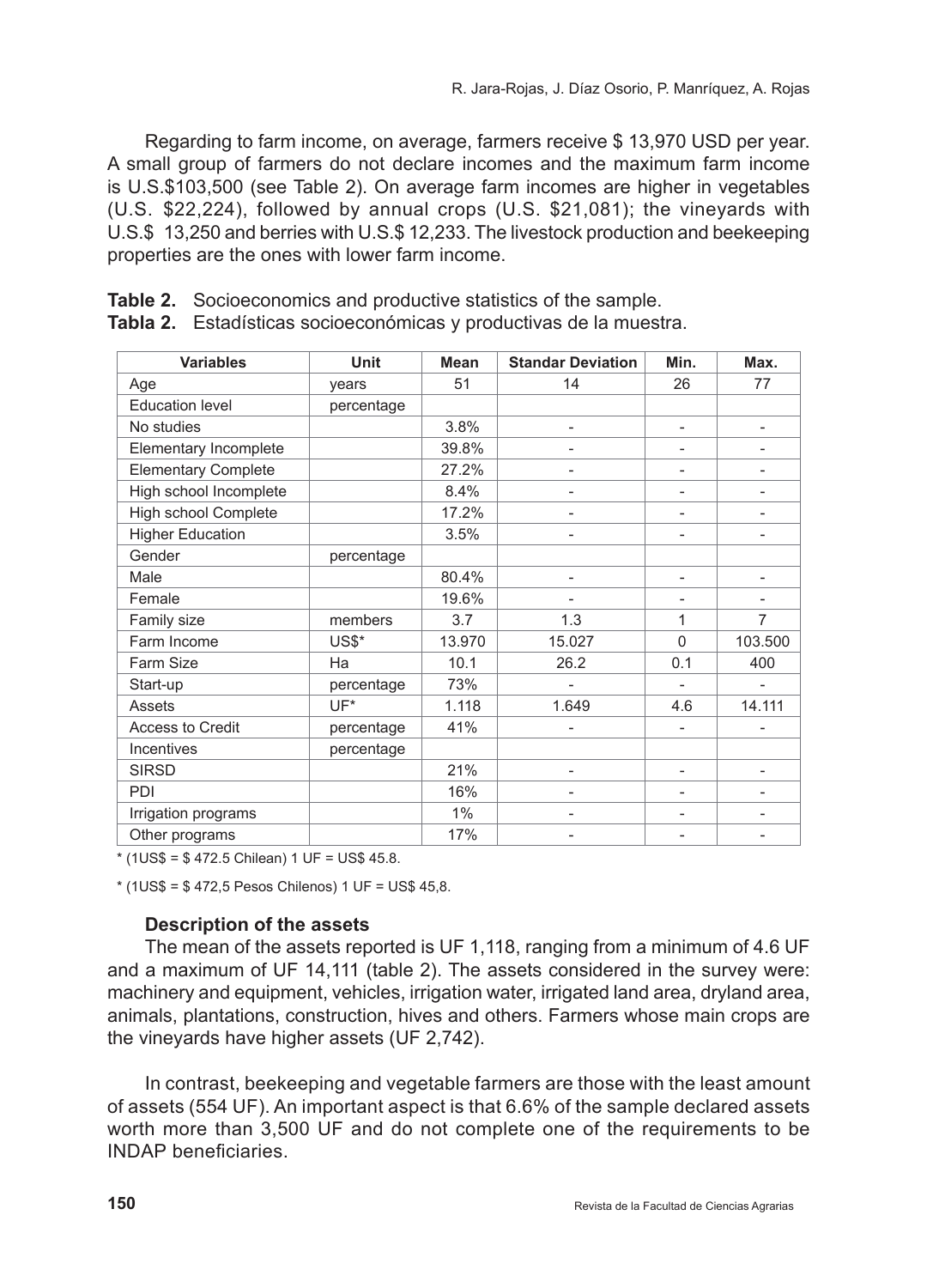## **Use of instrument for development**

Table 3 shows the use of INDAP instruments according to productive orientation. 63% of the sample farmers received at least one of the main instruments given by INDAP. 41% of the sample has received credit, either short or long term. Credit plays an important role generating more capital assets and increasing production. Also, credit improves the efficiency, productivity and returns on investment, diversify sources of income and increases employment (1). In Chile, the formal financing of small-scale farmers is performed in 90% of the cases by INDAP (15).

Regarding to the use of other instruments, 21% of farmers of the sample have received "System of Incentives for Recovery Degraded Soils"**<sup>6</sup>** (SIRSD). This program consists of financial assistance, non-refundable, designed to co-finance those activities and practices aimed at recovering degraded agricultural land and/or maintaining the fertility of agricultural land by the implementation of practices that prevent erosion and loss of natural fertility (24). This instrument is a fundamental tool in the recovery of soils, based on the evidence of the relationship between productivity, erosion and rural poverty (16, 19, 21, 23).

|                           | <b>INDAP Instruments</b> |              |                   |            |              |  |  |
|---------------------------|--------------------------|--------------|-------------------|------------|--------------|--|--|
| <b>Productive Systems</b> | <b>Credit</b>            | <b>SIRSD</b> | <b>Irrigation</b> | <b>PDI</b> | <b>Other</b> |  |  |
| <b>Annual Crops</b>       | 73                       | 57           |                   | 5          | 41           |  |  |
| Vegetables                | 47                       | 29           |                   |            | 5            |  |  |
| <b>Berries</b>            | 32                       |              |                   | 20         | 18           |  |  |
| Livestock                 | 30                       | 40           | 2                 | 17         | 13           |  |  |
| Beekeeping                | 50                       |              |                   | 20         | 15           |  |  |
| Vineyard                  | 40                       |              |                   | 60         | 60           |  |  |

**Table 3.** INDAP Instrument use by productive system.

**Tabla 3.** Uso de instrumentos INDAP según sistema productivo.

The "Investment Development Program (PDI)" is used by 16% of farmers in the sample. This program co-finances investment projects that enable to modernize the production processes and provides support for project design and implementation. Overall, Linares and Cauquenes are the INDAP areas with greater use of instruments, followed by Talca and San Javier. In contrast, Parral is the area with less use of instrument (48%). Regarding to SIRSD program, its focus is clearly for annual crops and producers who work with pasture and animals; permanent crops being practically excluded from this benefit. Moreover, the use of PDI is oriented to permanent crops such as berries or beekeeping.

# **Characteristics of farmers: commercial profile (afc-1)**

Table 4 (p. 150)shows the Cluster of Asset, Income and Costs; and the classification of "Management Indicators" related to records and initiation of activities (start-up). After cluster analysis, three homogeneous groups were identified for Assets, Income and Costs respectively.

<sup>6</sup> Currently this program is called System of Incentives for Agro-environmental Sustainability of Agricultural Soils.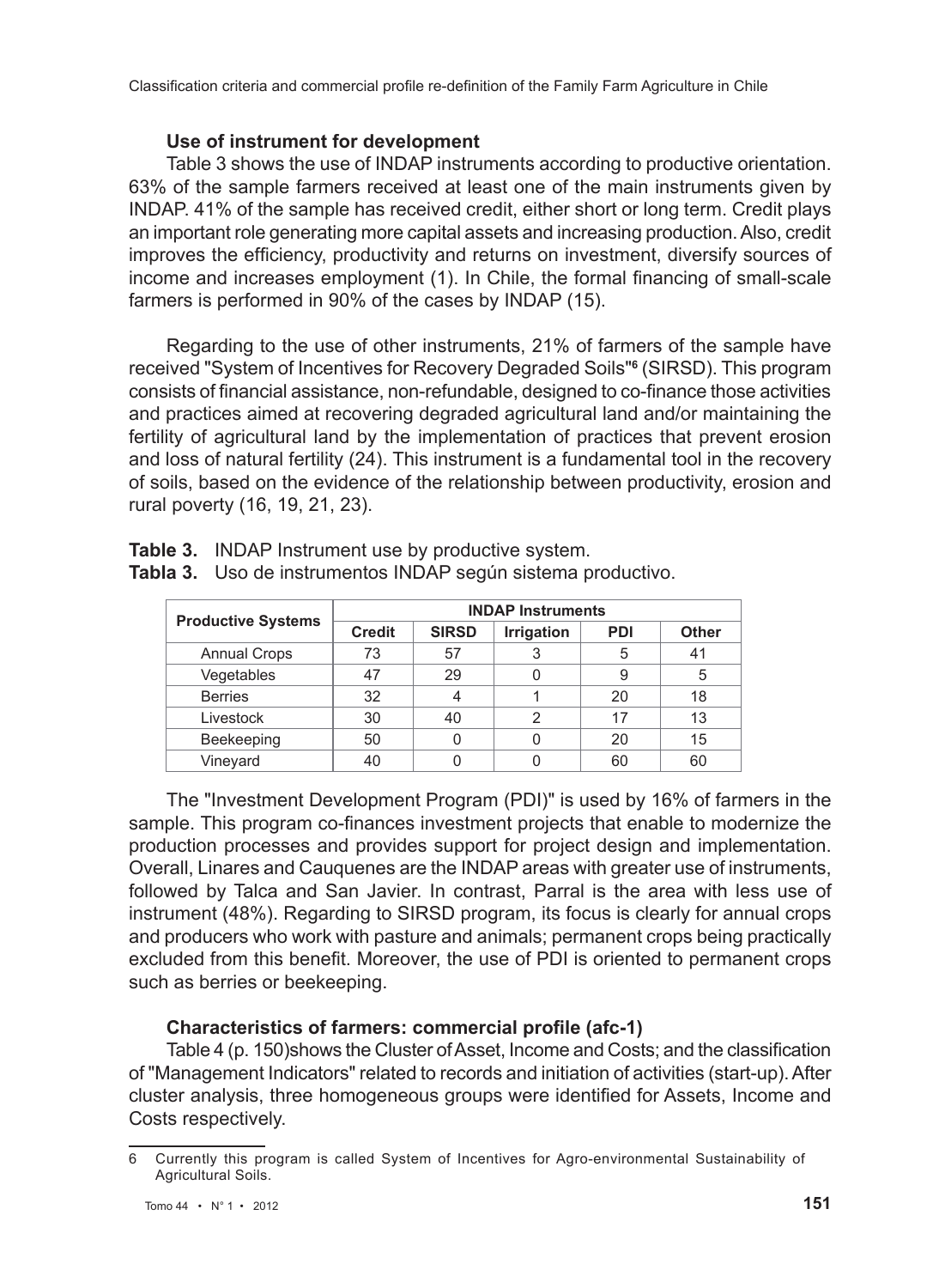In the case of Cluster Assets, homogeneous groups were generated preliminarily excluding those farmers who declared Assets by more than 3,500 UF (6.6% sample); thus, outliers farmers were avoided because could cause problems in the construction of the classification tree and subsequent separation of the groups into clusters. Once generated the three groups, those producers with more than 3,500 UF were located in Group I of the cluster Assets. Thus, the results of Cluster Assets indicate that 18.9% of farmers have an average of 2,616 UF in Assets and belong to Group I. Group II has an average of 1,349 UF in Assets and represents 17.5% of the sample, while 63.6% of the sample has 295 UF on average and belongs to Group III.

Regarding Income Cluster, 2.5% of producers have an average income of US\$ 73,600 (Group I), while 21.2% average US\$ 30,900 (Group II). Group III is the most numerous cluster (76.3%) and included farmers that declare income of US\$7,400.

| <b>Assets Cluster*</b>     | n                     | Mean (UF)                   |
|----------------------------|-----------------------|-----------------------------|
| Group I                    | 44 (+24) <sup>a</sup> | $2.616a**$                  |
| Group II                   | 63                    | 1,349 b                     |
| Group III                  | 228                   | 295c                        |
| Income Cluster*            | n                     | Mean (US\$)                 |
| Group I                    | 9                     | 73,600 a                    |
| Group II                   | 76                    | 30,900 b                    |
| Group III                  | 274                   | 7,400 c                     |
| <b>Costs Cluster*</b>      | n                     | Mean (US\$)                 |
| Group I                    | 7                     | 44.075 a                    |
| Group II                   | 73                    | 15,662 b                    |
| Group III                  | 279                   | 3.386 c                     |
| <b>Management Grouping</b> | n                     | <b>Management Indicator</b> |
| Group I                    | 40                    | 3                           |
| Group II                   | 80                    | 2                           |
| Group III                  | 161                   |                             |
| Group IV                   | 78                    | 0                           |

|  |  | Tabla 4. Grupos Homogéneos según variable de asociación propuesta. |  |
|--|--|--------------------------------------------------------------------|--|

**Table 4.** Homogeneous Group by association variables.

a. This group includes farmers with more than UF 3500 in Assets declared.

\* Cluster analysis was estimated using hierarchical clustering and then homogeneous groups were made using the K-means algorithm (SPSS v. 15).

\*\* Different letters indicate significant differences according to one-way ANOVA and using Tukey post-hoc test (sig. 0.05).

a. En este grupo se incluyen los agricultores que superan 3.500 UF en activos declarados.

\* Cluster realizado a través de conglomerados jerárquicos y posteriormente se confeccionaron los grupos homogéneos utilizando el algoritmo de K-medias (SPSS v. 15).

\*\* Letras distintas indican diferencias significativas realizadas a través de ANOVA de una vía y utilizando la prueba post-hoc Tukey (sig. 0,05).

Regarding the Cost Cluster, Group I which represents 2% of the sample and have average production costs of US\$ 44,075. Group II (20.3%) spent on average US\$ 15,662 and Group III (77.7%) US\$ 3,386. Additionally, there are 10 farmers who do not reported production costs during the season and were incorporated in Group III.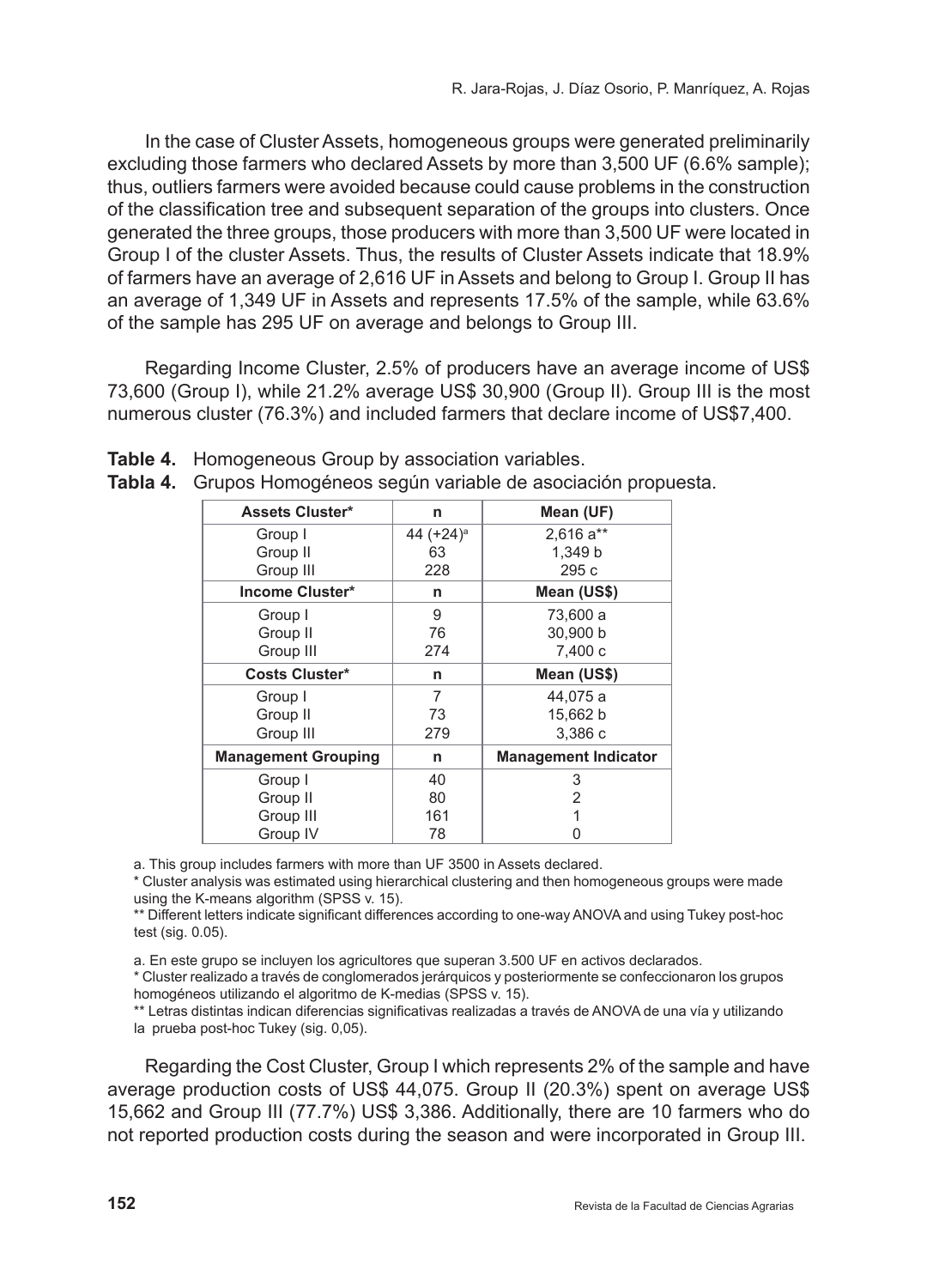Moreover, the management indicator consisted of a single group of producers considering three indicators: start-up**<sup>7</sup>** , keeps records of income and expenditure and if it leads productive revenue. Each of these items adds up to one point, that is, if the farmer has three points he complies with all requirements. The point of greatest compliance is "start-up" carried out by 73% of farmers.

Bases to support the proposed commercial profile AFC-1 are related to the use of inputs and products generated with these inputs. According Coelli *et al.* (3) and Bravo-Ureta *et al.* (2) the total production growth has three important effects: growth in the use of inputs, technical change and increasing in technical efficiency. Such indicators could be useful in finding a commercial profile for small-scale agriculture; however, are not easily observable indicators for INDAP, who manages and analyzes information. For this reason it is proposed as AFC-1 commercial profile producers who are in Group I or II of Farm Income; in Group I or II of production costs and also comply with initiation of activities. With these requirements, there is a  $16.4\%$  (n = 59) of farmers who have a commercial profile (AFC-1).

Additionally, we performed a multivariate cluster the amount of assets, revenues and costs simultaneously. The hierarchical cluster analysis displayed the presence of 2 groups. Group 1 includes 54 farmers (15.2%) and represents those farmers with commercial profile AFC-1. The details of the multivariate cluster analysis are shown in Table 5. Both analyze (Table 4 and 5) are consistent with the percentage of farmers with commercial profile AFC-1.

| <b>Multivariate Cluster</b> | n   | <b>Mean Assets</b><br>(UF) | Mean Income<br>(USS) | <b>Mean Costs</b><br>(\$) |
|-----------------------------|-----|----------------------------|----------------------|---------------------------|
| Group AFC-1                 | 54  | $1.328$ (n.s.)             | 42775 *              | 17886 *                   |
| Rest AFC                    | 305 | 1 1 5 1                    | 8729                 | 4702                      |

| <b>Table 5.</b> Multivariate cluster of commercial profile AFC-1. |
|-------------------------------------------------------------------|
| Tabla 5. Cluster multivariado para el perfil comercial AFC-1.     |

Variables marked with an asterisk (\*) indicate significant differences between the group of farmers with commercial profile AFC-1 and the rest of the sample. n.s.: not significant.

Las variables marcadas con asterisco (\*) indican la existencia de diferencias significativas entre el grupo de agricultores con perfil comercial AFC-1 y el resto de la muestra. n.s.: no significativo.

Table 6 shows a comparison of some socio-economic and productive variables of farmers with commercial Profile AFC-1 and the rest of the producers. The comparison of means reveal significant differences in variables such as land size, access to credit and initiation of activities (start-up). Overall, 89% are male and the average age is 51 years with rates ranging between 25 and 79 years old. 62% of farmers belong to the Province of Linares, while Licantén, Curepto and Cauquenes are not farmers with commercial profile. 36% of farmers belong to the Parral area, 18% to Talca area, 13% to Linares area and 11% to San Clemente.

<sup>7</sup> The declaration of commencement of activities (start-up) is a formalized affidavit to the IRS (Servicio de Impuestos Internos or SII) about the beginning of any business or work likely to produce taxable income in the first or second category of the Income Tax Law (22).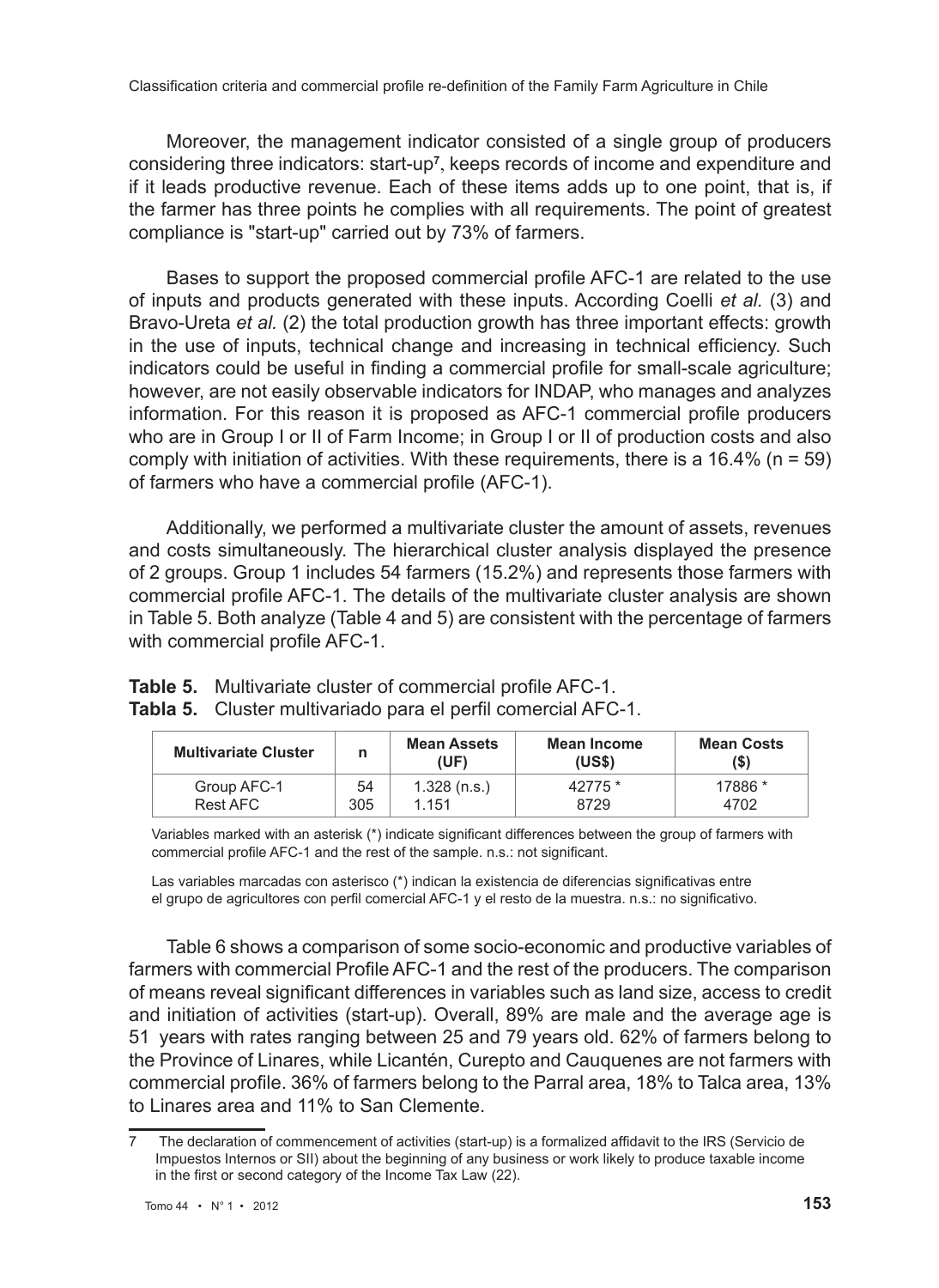Regarding to productive orientation, 46% of AFC-1 farmers have berries (raspberries and blueberries) as their main crop; 22% of farmers have vegetables and 20% of them produce annual crops. In a small proportion exists producers oriented to animal production (7.3%), beekeeping (3.6%) and vineyards (1.8%).

76% of producers with commercial profile receiving benefits from INDAP either a credit or instrument (PDI, SIRSD, irrigation or other). Specifically 57% of farmers have received credit, 27% received SIRSD and 20% received PDI. Thus, these results reveal the high dependence of commercial profile farmers AFC-1 with INDAP instruments.

- **Table 6.** Socioeconomics and productive variables of commercial profile farmers (AFC-1).
- **Tabla 6.** Variables socioeconómicas y productivas de agricultores con perfil comercial (AFC-1).

|                             |             |                              | Mean                             |                     |  |
|-----------------------------|-------------|------------------------------|----------------------------------|---------------------|--|
| <b>Variables</b>            | <b>Unit</b> | Commercial<br><b>Profile</b> | <b>Rest of the</b><br><b>AFC</b> | <b>Total Sample</b> |  |
| Age (n.s.)                  | Years       | 51                           | 51                               | 51                  |  |
| <b>Education level</b>      |             |                              |                                  |                     |  |
| No studies                  |             | 1.7%                         | 3.6%                             | 3.8%                |  |
| Elementary Incomplete (*)   |             | 30.5%                        | 42.3%                            | 39.8%               |  |
| Elementary Complete (*)     |             | 42.3%                        | 24.7%                            | 27.2%               |  |
| High school Incomplete      | percentage  | 8.5%                         | 8.3%                             | $8.4\%$             |  |
| <b>High school Complete</b> |             | 11.7%                        | 18.3%                            | 17.2%               |  |
| Higher                      |             | 5.1%                         | 2.7%                             | 3.5%                |  |
| Gender (*)                  |             |                              |                                  |                     |  |
| <b>Male</b>                 |             | 89%                          | 79%                              | 80.4%               |  |
| Female                      | percentage  | 11%                          | 21%                              | 19.6%               |  |
| Family size (n.s.)          | members     | 3.6                          | 3.5                              | 3.7                 |  |
| Property income (*)         | US\$        | 37,040                       | 9,312                            | 13,970              |  |
| Cultivated area (*)         | Ha          | 11.4                         | 8.1                              | 10.1                |  |
| Start-up (*)                | percentage  | 100%                         | 46%                              | 73%                 |  |
| Assets (n.s)                | UF          | 1,535                        | 1,059                            | 1,118               |  |
| Credit Access (*)           | percentage  | 57%                          | 37%                              | 41%                 |  |
| Incentives (n.s.)           |             |                              |                                  |                     |  |
| <b>SIRSD</b>                |             | 27%                          | 20%                              | 21%                 |  |
| PDI                         |             | 20%                          | 15%                              | 16%                 |  |
| Irrigation                  | percentage  | 1.6%                         | 1%                               | 1%                  |  |
| <b>Others</b>               |             | 30.5%                        | 14%                              | 17%                 |  |
| Number of cases             |             | 59                           | 300                              | 359                 |  |

Variables marked with an asterisk (\*) indicate significant differences between the group of farmers with commercial profile AFC-1 and the rest of the sample. n.s.: not significant.

Las variables marcadas con asterisco (\*) indican la existencia de diferencias significativas entre el grupo de agricultores con perfil comercial AFC-1 y el resto de la muestra. n.s.: no significativo.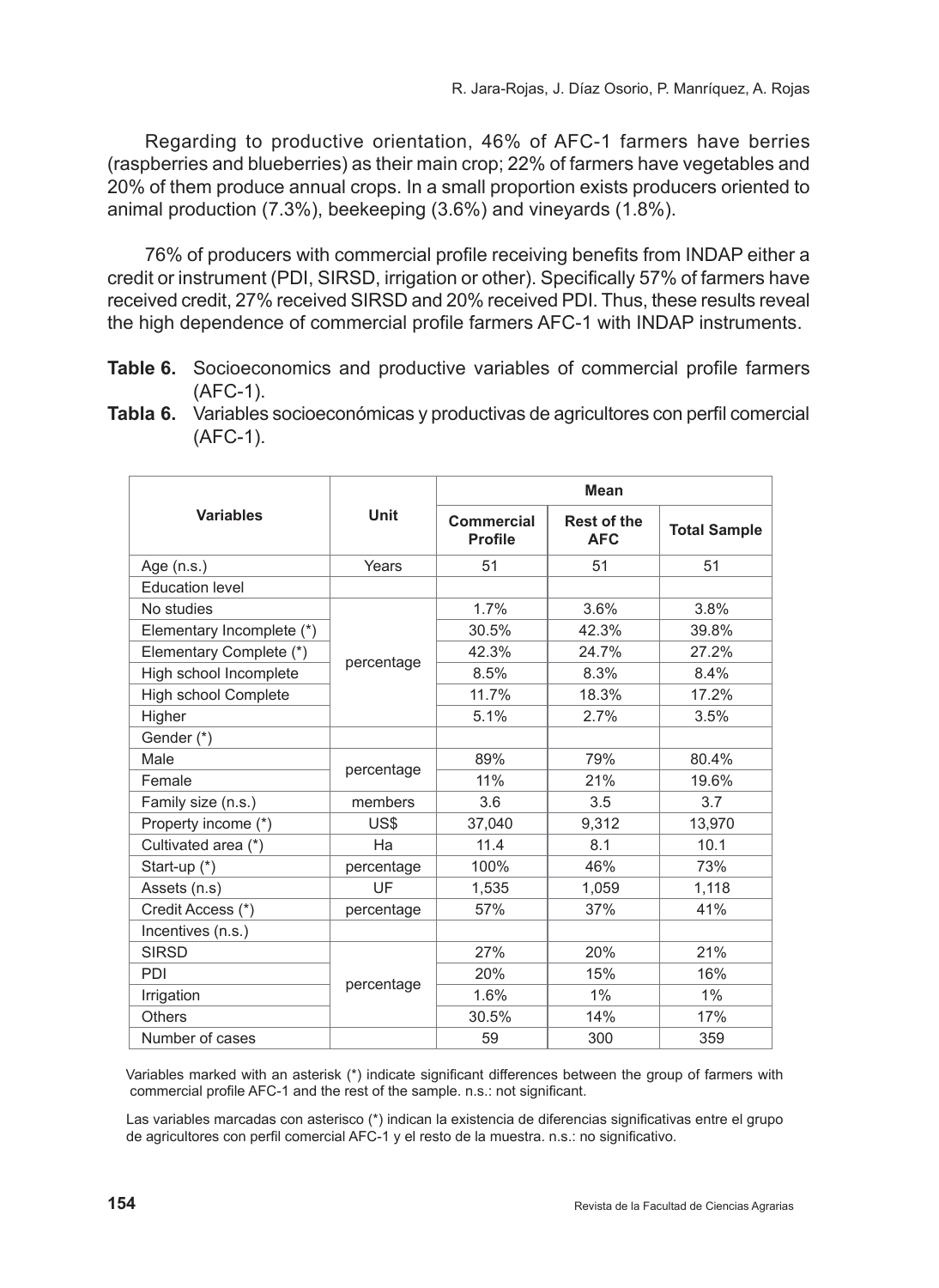Finally, from the analysis is possible to estimate that 61% of farmers with commercial profile AFC-1 are members of the Group I and II of the Active Cluster; therefore, there are a significant percentage of farmers who have low physical capital available, but high input use and farm income and clearly has a commercial profile AFC-1.

#### **CONCLUSIONS**

This study explores new classification criteria of the AFC in Chile, defining a commercial profile or AFC-1 with emphasis on small-scale farmers in Maule Region, Chile. The commercial profile was determined using four criterions: Total Assets, Farm Income, Production Costs and Management Indicators.

The main findings show that 16.4% of farmers have commercial profile (AFC-1) and may no longer meet the requirements of the Act to be INDAP users. The farmers belong to AFC-1 show a high use of inputs; have increased the cultivated area, high commercial orientation and also high dependence of credit and other instrument provided by INDAP. AFC-1 requires the continued support of INDAP to avoid restrictions that might bound their competitiveness. Access to credit, investment and technical assistance are key factors in adopting new technologies. Restricting AFC-1 is then to hinder the farm income and thus restricting their permanency in the agricultural business.

The effort of INDAP to develop small-scale agriculture is strongly limited by the legal profile of the beneficiary of INDAP. These restrictions affect to AFC-1 farmers that have achieved positive results due to the use of different INDAP instruments; however, they not have yet the sufficient autonomy to continue without INDAP support. The study of new classification approach of the AFC in Chile and the definition of a commercial profile can help promote new policies that reoriented the development of new instruments of support for AFC in Chile.

#### **REFERENCES**

- 1. Aroca, P. 2002. Estudios de microcrédito en Brasil y Chile. Universidad de Illinois. Urbana, E.E.U.U. 13 p.
- 2. Bravo-Ureta, B.; Solís, D.; Moreira, V.; Maripani, J.; Thiam, A.; Rivas, T. 2007. Technical efficiency in farming: a meta-regression analysis. Journal of Productivity Analysis 27(1): 57-72.
- 3. Coelli, T. J.; Rao, D. S.; Battese, G. E. 2005. An introduction to efficiency and productivity analysis. Springer Science.
- 4. Calus, M.; Van Huylenbroeck, M. 2010. The persistence of Family Farming: a review of explanatory socio-economic and historical factors. Journal of Comparative Family Studies 41: 639-660.
- 5. Departamento de Economía Agraria (DEA). 2009. Estudio AFC-Séptima Región del Maule. Universidad de Talca. 115 p.
- 6. Díaz Osorio, J. 2008. Family Farm Agriculture. Factors limiting its competitiveness and policy suggestions. Report prepared for the OECD Review of Agricultural Policies: Chile. University of Talca, Chile.
- 7. Escobar, G.; Berdegué, J. 1990. Tipificación de sistemas de producción agrícola. Gráfica Andes. Santiago, Chile. 284 p.
- 8. Food and Agriculture Organization (FAO). 2007. Políticas para la agricultura familiar en América Latina y el Caribe. Resumen ejecutivo.